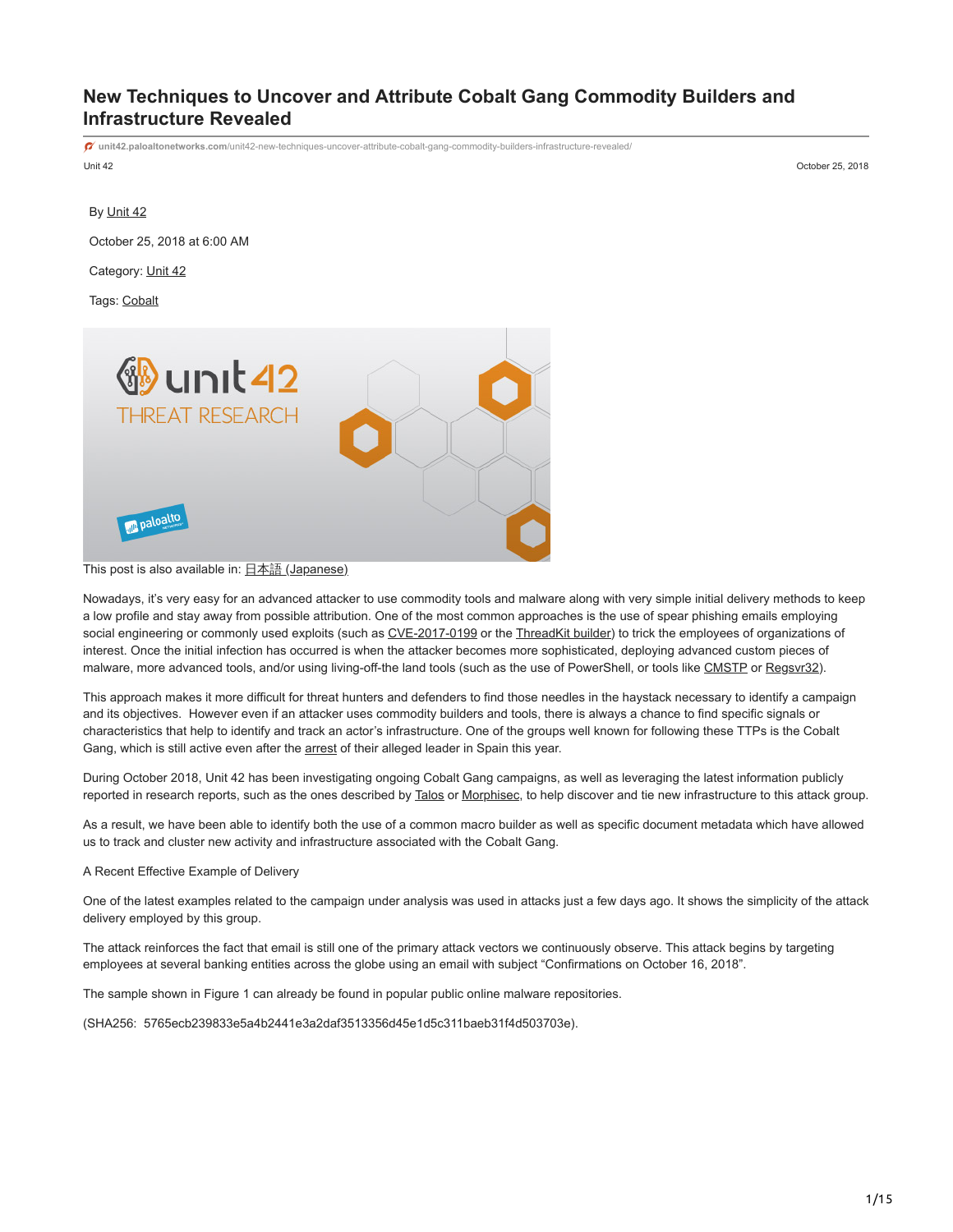

Please do this reconciliation. Regards, Koo Yui Yui Senior Settlement

CITIBANK EXPRESS Tel: +1.212.382-2828 ext. 1475

# *Figure 1. Example of Email delivery*

The attachment is just a PDF document without any kind of code or exploit. Instead it seeks to use social engineering to convince the user click a link to download a malicious macro. This is a method used before by the Cobalt Gang and discussed in previous research as for example by [Talos](https://blog.talosintelligence.com/2018/07/multiple-cobalt-personality-disorder.html).





The PDF is simple and embeds a link that will open a legitimate Google location, and redirect the browser to a malicious document from there:



# *Figure 3. Malicious doc browser redirect*

In order to be effective against static analysis tools, the PDF that attackers crafted the PDF to seem more authentic: it contains empty pages as well as some text pages that help in not raising red flags during analysis, shown in Figures 4 and 5. Keep in mind that PDFs with low number of pages or high entropy in the content can raise suspicious flags in static analysis.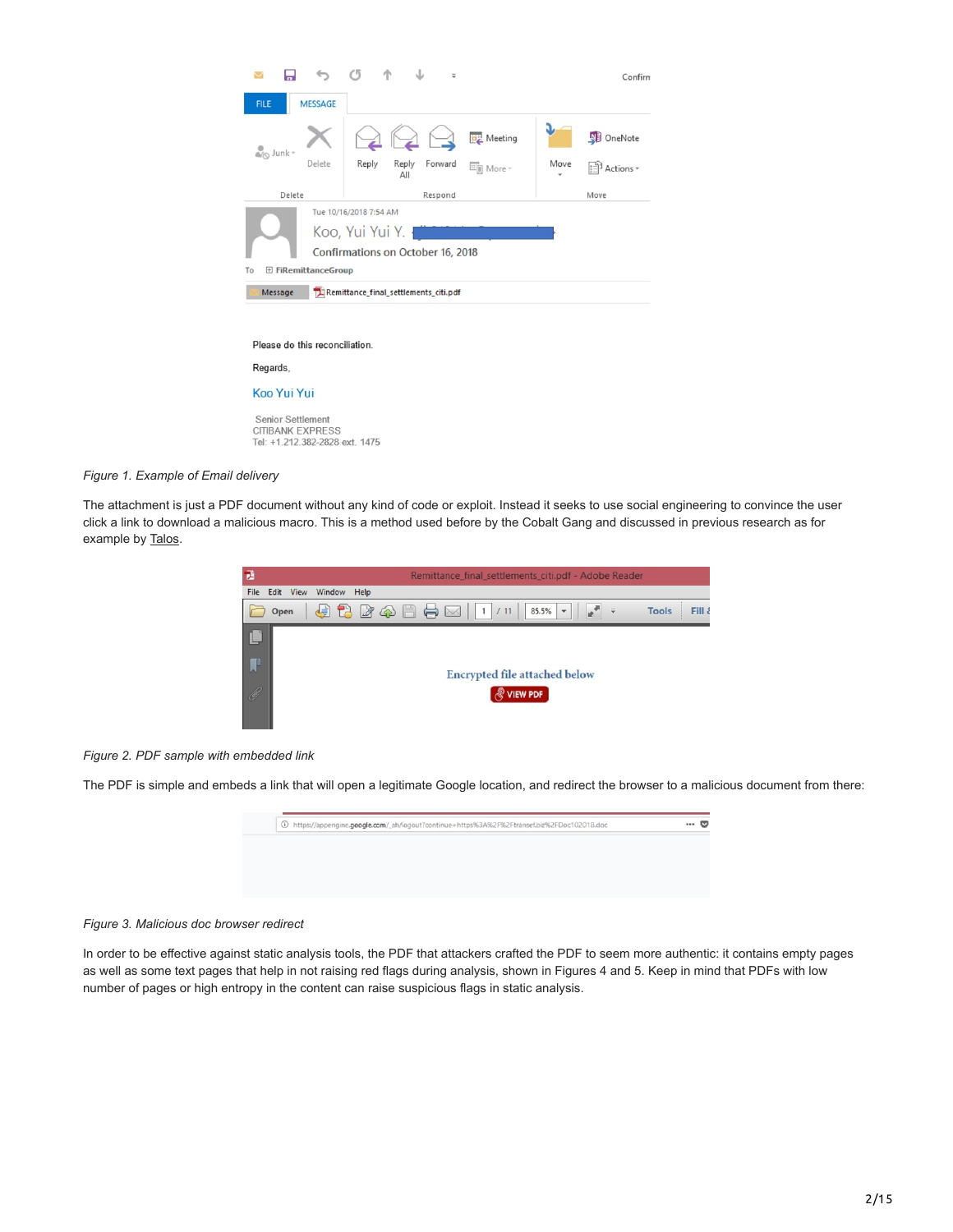

### *Figure 4. PDF static analysis*



#### *Figure 5. PDF text used to fill pages*

By employing these two techniques the PDF avoids almost all traditional AV detection, resulting in a very effective transport of the first stage of the attack via email.

If the attack progresses, the user will be taken to the download of an MS Word document containing malicious macros that has very low detection rate at the moment of this campaign delivery. From a metadata standpoint, the document does not include any specific signal or characteristic that would help us tracking documents from the same author, as shown in Figure 6.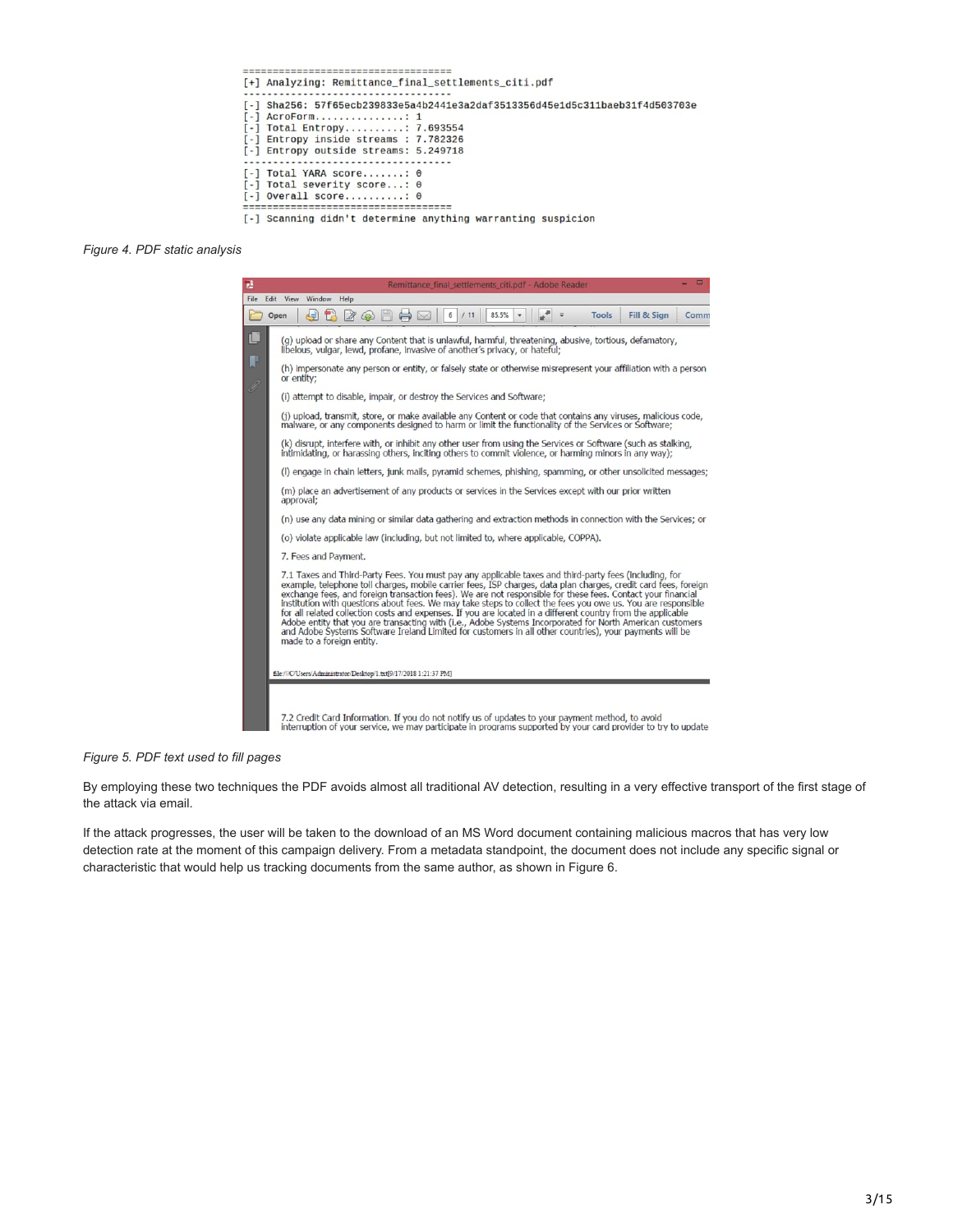| ExifTool Version Number                                 | : 11.06                                                            |
|---------------------------------------------------------|--------------------------------------------------------------------|
| File Name                                               | : 07a3355f81ff69a197c792847d0783bfc336181d66d3a36e6b548d0dbd9f5a9a |
|                                                         |                                                                    |
| Directory<br>File Size                                  | $\sim$<br>$: 116$ $kB$                                             |
| File Modification Date/Time                             |                                                                    |
|                                                         | : 2018:10:18 07:05:17+02:00                                        |
| File Access Date/Time                                   | : 2018:10:18 07:06:40+02:00                                        |
| File Inode Change Date/Time : 2018:10:18 07:05:17+02:00 |                                                                    |
| File Permissions                                        |                                                                    |
| File Type                                               | : DOC                                                              |
| File Type Extension                                     | : doc                                                              |
| MIME Type                                               | : application/msword                                               |
| Title                                                   |                                                                    |
| Subject                                                 |                                                                    |
| Author                                                  | : Admin                                                            |
| Keywords                                                |                                                                    |
| Comments                                                |                                                                    |
| Template                                                | : Normal.dotm                                                      |
| Last Modified By                                        | : Admin                                                            |
| Revision Number                                         | $\div$ 2                                                           |
| Software                                                | : Microsoft Office Word                                            |
| Total Edit Time                                         | : 3.0 minutes                                                      |
| Create Date                                             | : 2018:09:24 11:06:00                                              |
| Modify Date                                             | : 2018:10:14 20:40:00                                              |
| Pages                                                   | : 1                                                                |
| Words                                                   | : 4                                                                |
| Characters                                              | : 29                                                               |
| Security                                                | : None                                                             |
| Code Page                                               | : Windows Latin 1 (Western European)                               |
| Company<br>$\ddot{\phantom{0}}$                         |                                                                    |
| Lines                                                   | $\cdot$ 1                                                          |
| Paragraphs                                              | : 1                                                                |
| Char Count With Spaces                                  | : 32                                                               |
| App Version                                             | : 15.0000                                                          |
| Scale Crop                                              | : No                                                               |
| Links Up To Date                                        | : No                                                               |
| Shared Doc                                              | : No                                                               |
| Hyperlinks Changed                                      | : No                                                               |
| Title Of Parts                                          |                                                                    |
| Heading Pairs                                           | : Title, 1                                                         |
| Comp Obj User Type Len                                  | : 32                                                               |
| Comp Obj User Type                                      | : Microsoft Word 97-2003 Document                                  |

*Figure 6. Doc102018.doc metadata*

The downloaded malicious macro uses cmstp.exe to run a "scriptlet", a technique well known to [bypass AppLocker,](https://attack.mitre.org/wiki/Technique/T1191) and continues with the next stages of the payload delivery. The objective of this research is not the payload analysis, but to focus on all possible aspects of the attack delivery for further tracking on the actors' campaign and its associated infrastructure.

So, the question is now… how can this simple delivery method help identify the campaign and objectives?

Macro Builder Identification

The attack also achieves quite low detection results with its macro code, so one of the first focuses of the investigation is the identification of a possible underlying builder. By looking into the macro code for "Doc102018.doc", we can posit multiple theories.

The macro code is over 1500 lines in length, and starts declaring a set of variables with a very specific nomenclature (in this sample, letXX(num)):

1 Dim 1et52, 1et1(2) As Byte, 1et28(9) As Byte, 1et02(32) As Byte, 1et39(19) As Byte, 1et42(13) As Byte, 1et72(6) As Byte, 1et31(55) As Byte, 1et53(1342) As Byte,  $\frac{3}{2}$  as Byte, 1et23(5) As Byte, 1et23(59) As Byte, 1e

#### *Figure 7. Example of format of macro variables*

Some of the variables are used in long encoding / decoding routines based on individual character assignations: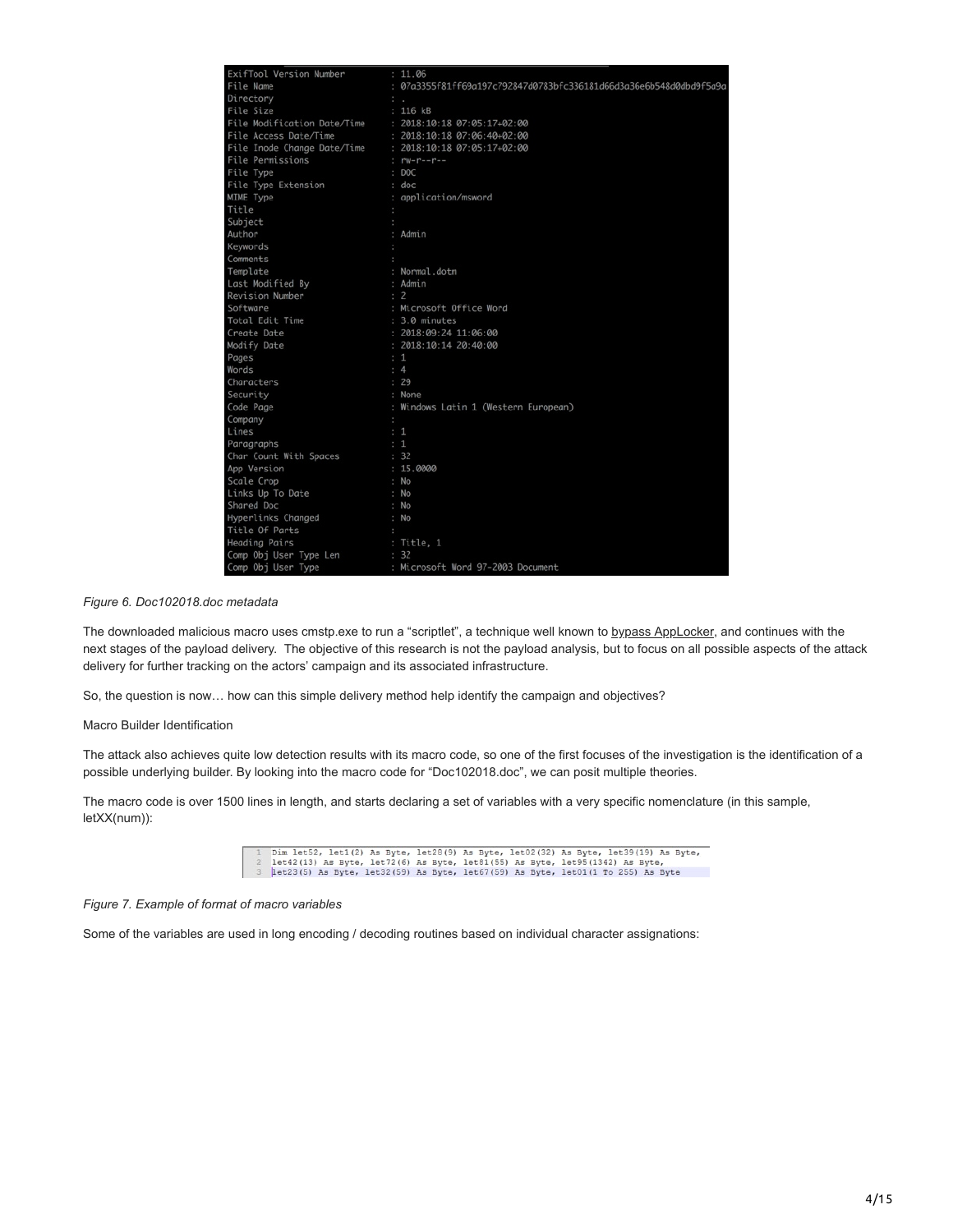| 14 | $=$ let $01(89)$<br>let 95 (1055) |
|----|-----------------------------------|
| 15 | $=$ $let01(106)$<br>let 95 (281)  |
| 16 | $=$ $let01(123)$<br>let 95 (283)  |
| 17 | $=$ $let01(110)$<br>let95(217)    |
| 18 | let95(442)<br>$=$ $let01(193)$    |
| 19 | $=$ 1et01(62)<br>let 95 (1202)    |
| 20 | $=$ $let01(70)$<br>let 95 (484)   |
| 21 | let95(508)<br>$=$ let $01(10)$    |
| 22 | let 95 (892)<br>$=$ $let01(138)$  |
| 23 | let 95 (631)<br>$=$ $let01(227)$  |
| 24 | let 95 (359)<br>$=$ $let01(191)$  |
| 25 | $=$ 1et01 (125)<br>let 95 (1049)  |
| 26 | let 95 (1092)<br>$=$ 1et01(159)   |
| 27 | let95(214)<br>$=$ let $01(31)$    |
| 28 | $=$ let $01(86)$<br>let95 (267)   |
| 29 | $=$ $let01(127)$<br>let95(840)    |
| 20 | $= 1 + 01/1401$<br>$1a+05/121$    |

*Figure 8. Using specific variable format in decoding routines*

Procedures and functions are also defined using the same nomenclature (in this sample, letXX()):

```
1346 Private Sub let24()
1347 let23(4) = let01(73)1348 let 23(1) = let 01(166)1349 let23(0) = let01(28)1350 let23(3) = let01(145)1351 let23(2) = let01(205)1352 let23(5) = let01(181)1353 End Sub
1354 Private Function let14 (let33() As Byte, let36)
1355 Dim let37, let18
1356 On Error GoTo let11
1357 While let37 \le let36
1358 let18 = let33(let37)1359 If let18 = 0 Then
1360 Exit Function
```
*Figure 9. Procedures and Functions in VBA code*

And it makes use of the API call "CallByName" to invoke methods at runtime:

```
1572 Private Function let5(let26, let88, let47, let4, let21, let66)
1573 On Error GoTo let2
1574 Set let5 = CallByName(let26, let88, let47, let21)
1575 let2:
1576 End Function
```
*Figure 10. Use of CallByName in VBA code*

If we analyze some previous samples linked to Cobalt Gang, such as the ones depicted by [Morphisec](https://blog.morphisec.com/cobalt-gang-2.0), this pattern is also observable (in this case, using PkXX instead of letXX):

|                       |                                      |      | Dim Pk7, Pk22(2) As Byte, Pk36(9) As Byte, Pk529(32) As Byte, Pk5(19) As Byte,           |
|-----------------------|--------------------------------------|------|------------------------------------------------------------------------------------------|
|                       |                                      |      | Pk90(13) As Byte, Pk61(5) As Byte, Pk671(55) As Byte, Pk65(805) As Byte, Pk52(5) As Byte |
| 3                     | Private Function Pk449 (Pk753)       |      |                                                                                          |
| 4                     | Set $PK449 = GetObject(Pk753)$       |      |                                                                                          |
| 5                     | End Function                         |      |                                                                                          |
|                       |                                      |      |                                                                                          |
| 6                     | Private Sub Pk79()                   |      |                                                                                          |
|                       | $pk529(9) = 193$                     |      |                                                                                          |
| B                     | $Pk529(15) = 129$                    |      |                                                                                          |
| 9                     | $Pk529(27) = 142$                    |      |                                                                                          |
| 10                    | $PK529(0) = 248$                     |      |                                                                                          |
| 11                    | $pk529(16) = 75$                     |      |                                                                                          |
| 12                    | $PK529(12) = 73$                     |      | 1070 On Error GoTo Pk0                                                                   |
| 13                    | $PK529(17) = 193$                    | 1071 | If $Pk1 = 1$ Then                                                                        |
| 14                    | $PK529(5) = 21$                      | 1072 | CallByName Pk2, Pk348, Pk509, Pk173(0), Null, Pk173(1)                                   |
| 15                    | $pk529(30) = 126$                    | 1073 | Else                                                                                     |
| 16                    | $pk529(25) = 205$                    | 1074 | Set $Pk228 = CallByName(Pk2, PK348, PK509, PK173(0))$                                    |
| 17                    | $pk529(28) = 168$                    | 4777 | $m_{12}$ $\Delta$ $m_{12}$                                                               |
| 18                    | $pk529(3) = 146$                     |      |                                                                                          |
| 19                    | $Pk529(32) = 79$                     |      |                                                                                          |
| 20                    | $pk529(18) = 156$                    |      |                                                                                          |
| 21                    | $PK529(31) = 107$                    |      |                                                                                          |
| 22                    | $pk529(6) = 162$                     |      |                                                                                          |
| 23                    | $PK529(20) = 131$                    |      |                                                                                          |
| 24                    | $PK529(8) = 252$                     |      |                                                                                          |
| 25                    | $Pk529(14) = 229$                    |      |                                                                                          |
| 26 <sup>°</sup><br>27 | $PK529(23) = 42$<br>$PK529(7) = 136$ |      |                                                                                          |
| 28                    | $Pk529(22) = 144$                    |      |                                                                                          |
| 29                    | $pk529(26) = 109$                    |      |                                                                                          |
|                       |                                      |      |                                                                                          |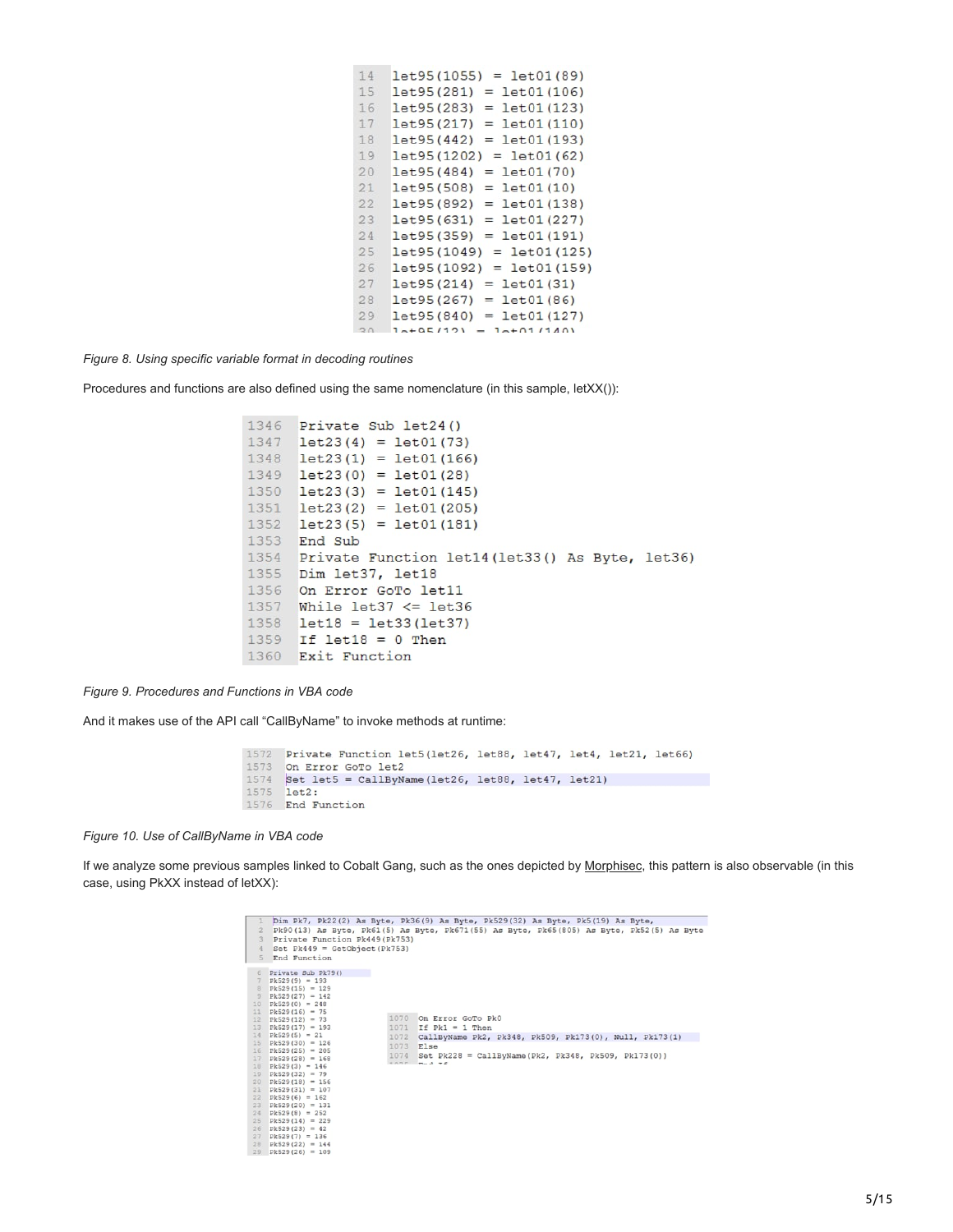# *Figure 11. VBA pattern in other documents*

One initial approach to hunt for the pattern can be based on the following regular expressions for the different areas:

```
Variable definitions /[A-Za-z]k[0-9]{2}([0-9]{1})/
Function definitions /Private Function [A-Za-z]{2,5}[0-9]{2,3}\(/
```

```
Procedure definitions /Sub [A-Za-z]{2,5}[0-9]{2,5}\(/
```
In order to test our hypothesis for the builder we created the following Yara rules:

```
1
2
3
4
5
6
7
8
9
10
11
12
13
}
14
rule cmstp_macro_builder_rev_b {
15
16
17
18
19
20
21
22
23
24
25
26
}
27
28
    rule cmstp_macro_builder_rev_a
    {
        meta:
          description="CMSTP macro builder based on variable names and runtime invoke"
          author="Palo Alto Networks Unit42"
        strings:
          $method="CallByName"
          $varexp=/[A-Za-z]k[0-9]{2}([0-9]{1})/
        condition:
          $method and
          #method == 2 and
          #varexp > 10
        meta:
          description="CMSTP macro builder based on routines and functions names and runtime invoke"
          author="Palo Alto Networks Unit42"
        strings:
          $func=/Private Function [A-Za-z]{1,5}[0-9]{2,3}\(/
          $sub=/Sub [A-Za-z]{1,5}[0-9]{2,5}\(/
          $call="CallByName"
        condition:
          $call and
          #func > 1 and
         #sub > 1
```
Hunting with these Yara rules leads to very positive results identifying this builder as well as a set of malicious documents using it. But the documents identified are not always targeting the finance or banking industries, and so, we cannot guarantee that this builder is only used by this specific Cobalt Gang group and its campaigns against those industries.

However, using this in combination with other aspects such as the target, payload, or dropper characteristics, becomes very useful in tracking this group's campaigns, as we will see in the following sections.

Let's focus then on the first stage of the delivery, the PDF documents.

Common Signals in PDF Documents

As we have seen, the use of a commodity PDF file with an embedded Google redirect link results in a very effective social engineering artifact. As there is no exploit or code executed, our research will now be focused on the metadata information from the document for further analysis.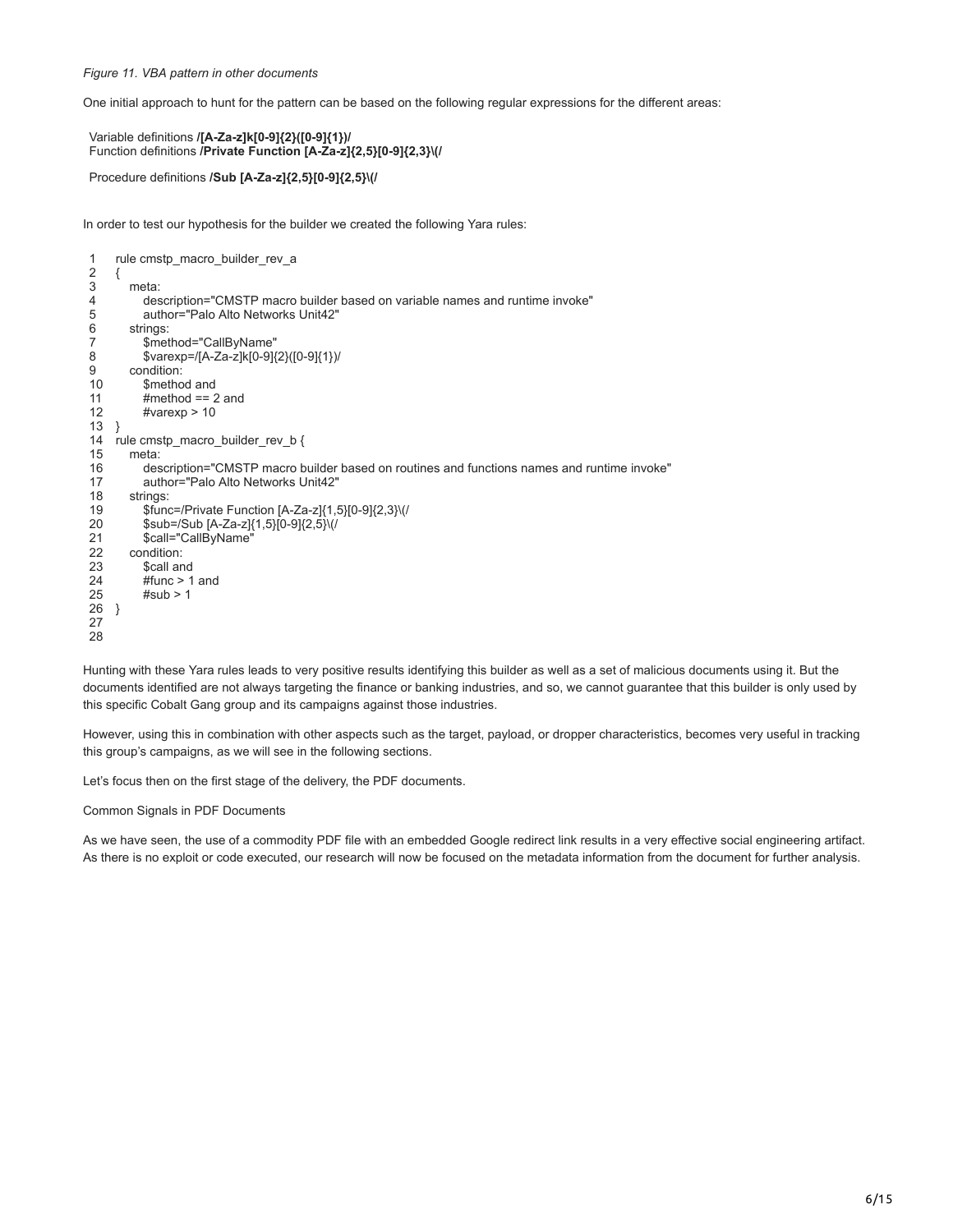| File Name             | : Remittance_final_settlements_citi.pdf                  |
|-----------------------|----------------------------------------------------------|
| Directory             |                                                          |
| File Size             | $: 39$ $kB$                                              |
|                       | File Modification Date/Time : 2018:10:17 22:54:56+02:00  |
| File Access Date/Time | : 2018:10:17 22:55:08+02:00                              |
|                       | File Inode Change Date/Time : 2018:10:17 22:55:07+02:00  |
| File Permissions      | $rw-r-r-r-$                                              |
| File Type             | $:$ PDF                                                  |
| File Type Extension   | $:$ $pdf$                                                |
| MIME Type             | : application/pdf                                        |
| PDF Version           | : 1.6                                                    |
| Linearized            | : Yes                                                    |
| Create Date           | $: 2018:05:27 17:56:11+02:00$                            |
| Creator               | : Adobe Acrobat 18.0                                     |
| Modify Date           | $: 2018:10:14 22:42:41+02:00$                            |
| Has XFA               | : No                                                     |
| XMP Toolkit           | : Adobe XMP Core 5.6-c015 84.159810, 2016/09/10-02:41:30 |
| Metadata Date         | $: 2018:10:14 22:42:41+02:00$                            |
| Creator Tool          | : Adobe Acrobat 18.0                                     |
| Format                | : application/pdf                                        |
| Title                 |                                                          |
| Document ID           | : uuid:31ac3688-619c-4fd4-8e3f-e59d0354a338              |
| Instance ID           | : uuid:05a8e817-f2cf-4c93-8652-b3dc746521e8              |
| Producer              | : Acrobat Web Capture 15.0                               |
| Page Count            | : 11                                                     |

# *Figure 12. PDF Exiftool metadata*

Our next hypothesis would be to check if the PDF documents could have been created based on a template document, where the author modifies the embedded link in the PDF and saves different document versions over time.

Based on the [XMP specification](https://wwwimages2.adobe.com/content/dam/acom/en/devnet/xmp/pdfs/XMP%20SDK%20Release%20cc-2016-08/XMPSpecificationPart1.pdf), we will pay attention to the values of the "DocumentID" and "InstanceID" Media Management Properties:

| Name              | Type               | <b>Property content</b>                                                                                                                                                                                                                                                                                                                        |
|-------------------|--------------------|------------------------------------------------------------------------------------------------------------------------------------------------------------------------------------------------------------------------------------------------------------------------------------------------------------------------------------------------|
| xmpMM:DerivedFrom | <b>ResourceRef</b> | A reference to the resource from which this one is derived.<br>This should be a minimal reference, in which missing<br>components can be assumed to be unchanged.<br>See definitions of rendition (3.7) and version (3.9).<br>NOTE A rendition might need to specify only the<br>xmpMM:InstanceID and xmpMM:RenditionClass of<br>the original. |
| xmpMM:DocumentID  | GUID               | The common identifier for all versions and renditions of a<br>resource. See Annex A, "(informative) Document and<br>instance IDs" and definitions of rendition (3.7) and version<br>$(3.9)$ .                                                                                                                                                  |
| xmpMM:InstanceID  | <b>GUID</b>        | An identifier for a specific incarnation of a resource, updated<br>each time a file is saved.<br>See Annex A. "(informative) Document and instance IDs".                                                                                                                                                                                       |
|                   |                    |                                                                                                                                                                                                                                                                                                                                                |

# *Figure 13. XMP Media Management Properties*

In order to confirm this hypothesis, let's focus on the Document ID metadata field. Basically, saving the same template twice with 2 different links would produce the same Document ID but multiple Instance ID values (one per saved document).

Searching our telemetry data for this metadata content produces interesting results.

In order to help hunting for the content, the following Yara rule also could be used:

- 1 rule cobaltgang\_pdf\_metadata\_rev\_a{
- 2 meta:
- 3 description="Find documents saved from the same potential Cobalt Gang PDF template"
- 4 author="Palo Alto Networks Unit 42"
- 5 strings:
- 6 \$ = "<xmpMM:DocumentID>uuid:31ac3688-619c-4fd4-8e3f-e59d0354a338" ascii wide
- 7 condition:
- 8 any of them
- 9 }

The results confirm our hypothesis (see Appendix for IOCs), and we have been able to find multiple PDF files that the attacker has saved with different contents but starting on the same "template", all of them sharing the same characteristics.

(different content)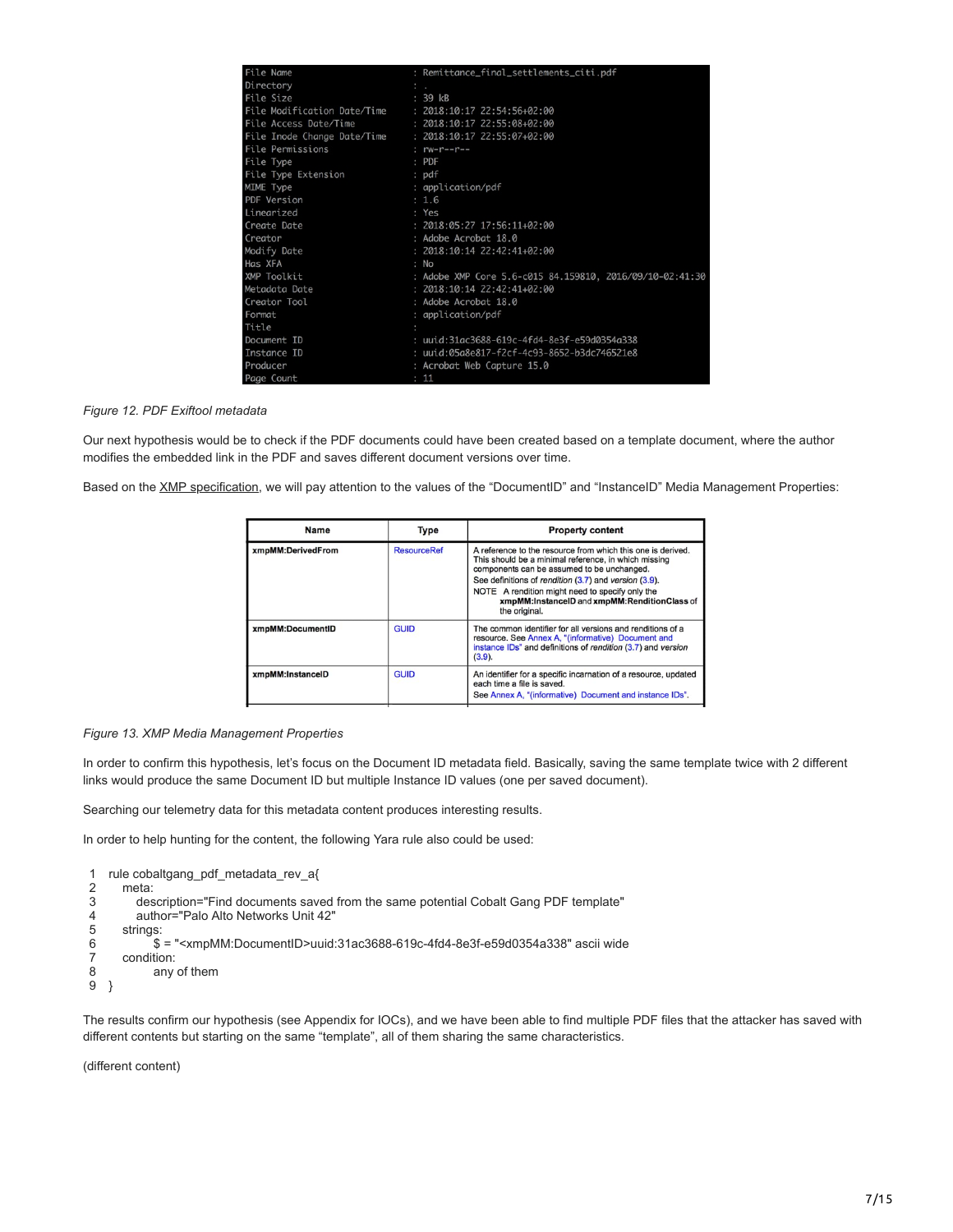

*Figure 14. Example PDF document*

Further analysis on the subsequent stages of the attack will allow us to confirm if the samples are related to Cobalt Gang campaigns.

For example, let's analyze the following document:

| <b>Observed File Name</b> | SHA256                                                                                      |
|---------------------------|---------------------------------------------------------------------------------------------|
|                           | REMITTER REFERENCE PMT.pdf 1d0aae6cff1f7a772fac67b74a39904b8b9da46484b4ae8b621a6566f7761d16 |

The document was delivered by email, with the subject "Fund Transfer 08-October-2018", targeting banking customers:

|                | From Benoît Filion<br>Cenoit.filion.2@ulaval.ca> Wed Oct 10 03:02:13 2018                    |
|----------------|----------------------------------------------------------------------------------------------|
|                | Date: Mon, 8 Oct 2018 17:35:04 -0400                                                         |
| 3              | MIME-Version: 1.0                                                                            |
| $\overline{4}$ | Content-Type: multipart/mixed; boundary="15391333331.40EF41.14329"                           |
| 5              | Content-Transfer-Encoding: 7bit                                                              |
| 6              | Subject: Fund Transfer 08-October-2018                                                       |
| 7              | From: =?utf-8?Q?Beno=C3=AEt Filion?= <benoit.filion.2@ulaval.ca></benoit.filion.2@ulaval.ca> |
| 8              | To: "Armando Antonio Medrano Duran" <amedrano@bancosol.com.bo></amedrano@bancosol.com.bo>    |
| $\overline{9}$ | Messaqe-Id: <15390327126c10f38df42e7920b0ba46b1b9daed80 3012@ulaval.ca>                      |
| 10             | Received: from SN1NAM02FT024.eop-nam02.prod.protection.outlook.com                           |
| 11             | (2a01:111:f400:7e44::209) by BYAPR11CA0051.outlook.office365.com                             |
| 12             | (2603:10b6:a03:80::28) with Microsoft SMTP Server (version=TLS1 2,                           |
| 13             | cipher=TLS ECDHE RSA WITH AES 256 CBC SHA384) id 15.20.1207.21 via Frontend                  |
| 14             | Transport; Tue, 9 Oct 2018 01:08:42 +0000                                                    |
| 15             | Received: from ul-exc-pr-as02.ulaval.ca (132.203.244.30) by                                  |

# *Figure 15. Email data associated to REMITTER REFERENCE PMT.pdf*

And it contains the embedded link redirecting to the following URL:

hxxps://fundswp[.]com/Document082018.doc

Which downloads the document:

#### **Observed File Name SHA256**

Document082018.doc 020ba5a273c0992d62faa05144aed7f174af64c836bf82009ada46f1ce3b6eee

By extracting the macro code, we can validate how it matches the macro builder described in the previous section. The following output shows how running the Yara rule searching for the macro builder against the extracted VBA contents of the document produces the expected match in its contents:

1 ❯ yara cmstp\_macro\_builder.yar 020ba5a273c0992d62faa05144aed7f174af64c836bf82009ada46f1ce3b6eee\_subfiles

- 2 3 cmstp\_macro\_builder\_2
- 4 020ba5a273c0992d62faa05144aed7f174af64c836bf82009ada46f1ce3b6eee\_subfiles/e657fe761effbe7e11e3cc343ba6845c2c9a6c989e7b80
- 5
- 6 cmstp\_macro\_builder\_2
- 7 020ba5a273c0992d62faa05144aed7f174af64c836bf82009ada46f1ce3b6eee\_subfiles/8a6d2cccb6f2007cb7fa29d3f009f9fbe305bffc45dc35d3

The pieces of our puzzle start to match for this campaign if we now put things in perspective:

- 1. Hunting for PDF files that are created with the same "DocumentID" management metadata field result in a set of files that have been used in email delivery against banking entities.
- 2. All of the PDF files embed a link based on a Google redirect, leading to the download of a Microsoft Office document file.
- 3. The Microsoft Office document files contain macros for code execution. Those macros match the characteristics of the builder that we have characterized.

Discovering the Attacker's Infrastructure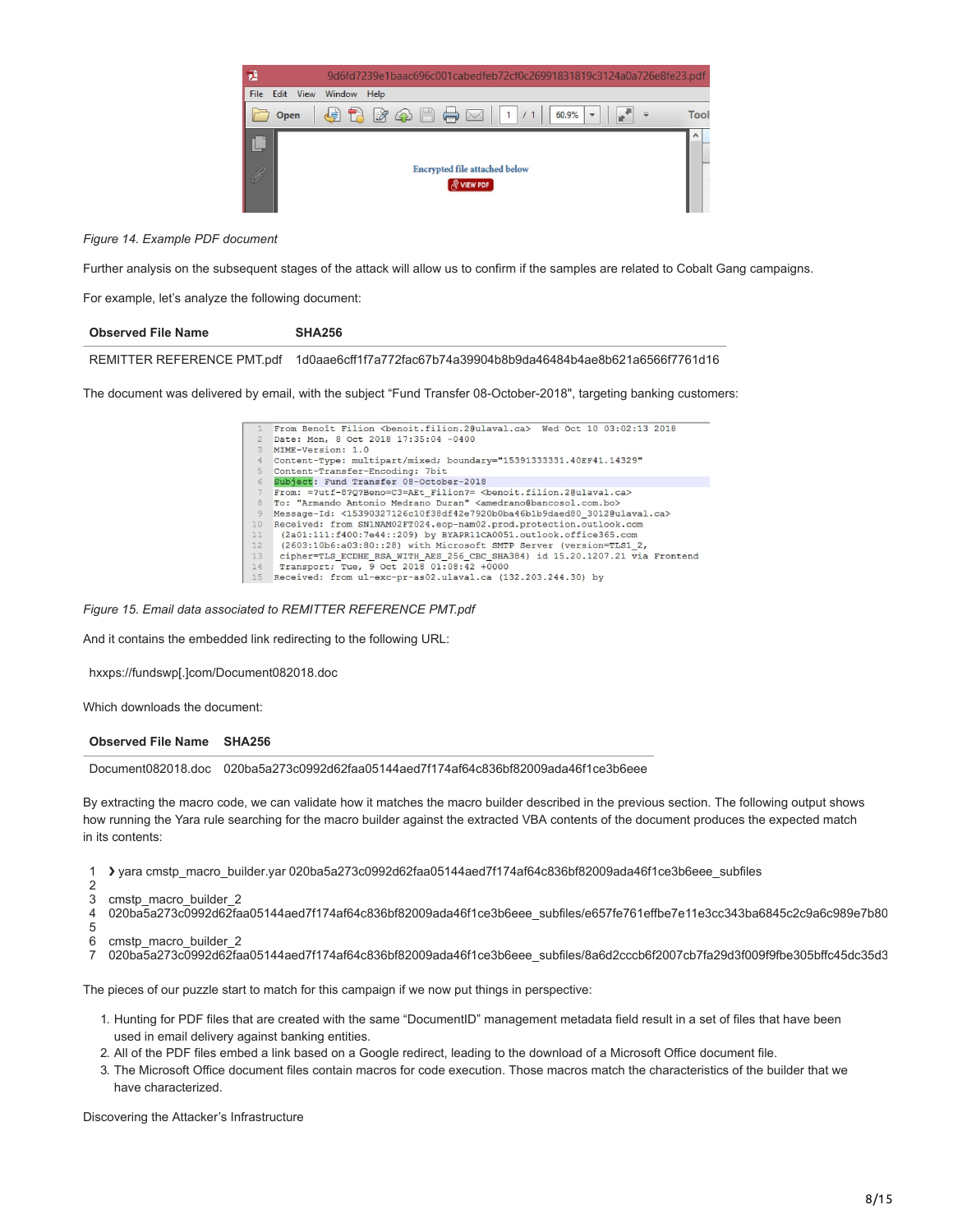With these results obtained, we can start to move towards finding attacker infrastructure pieces based on multiple aspects, such as the hunting rules defined in previous sections, session data obtained by our telemetry, or public WHOIS registrar data.

### **Using our "hunting rules"**

Based on the metadata and builder characteristics, we have tracked a set of malicious PDF and Office files (see Appendix) that provide us with domains and Office files in use by the attacker.

Some examples of the PDF and embedded C2 links and document names are below in Table 1:

| <b>SHA256</b>                                                    | <b>Embedded Link</b>                                                                              |
|------------------------------------------------------------------|---------------------------------------------------------------------------------------------------|
| 1fd9ba8eb97bf03cd4d3cbaac867595c920f1f36ebfbe9c1fc76558ea5e0ece5 | hxxp://www[.]pedidoslalacteo[.]com[.]ar/Proof-of-payment-<br>19.09.2018.doc                       |
| 5ac1612535b6981259cfac95efe84c5608cf51e3a49b9c1e00c5d374f90d10b2 | hxxps://s3[.]sovereigncars[.]org[.]uk/inv005189.pdf                                               |
| 07f60611836c0a679c0fb2e25f5caeb4d29cd970919d47f715666b80be46f45c | hxxps://alotile[.]biz/Document092018.doc                                                          |
| 9d6fd7239e1baac696c001cabedfeb72cf0c26991831819c3124a0a726e8fe23 | hxxps://goo[.]gl/mn7iGi<br>Which redirects to: hxxps://document[.]cdn-<br>one[.]biz/doc000512.pdf |
| 444c63bb794abe3d2b524e0cb2c8dcc174279b23b1bce949a7125df9fab25c1c | hxxps://safesecurefiles[.]com/doc041791.pdf                                                       |
| a5f2ad08b5afdbd5317b51d0d2dd8f781903522844c786a11a0957a81abfd29e | hxxp://www[.]mky[.]com/Proof-of-payment-19.09.2018.doc                                            |
|                                                                  |                                                                                                   |

df18e997a2f755159f0753c4e69a45764f746657b782f6d3c878afb8befe2b69 hxxps://mail[.]halcyonih[.]com/uploads/doc004718538.pdf

#### *Table 1. Example PDF and embedded links*

The PDF documents and URLs allowed us to discover multiple overlaps between this new infrastructure and the existing knowledge about Cobalt Gang attributed activity in previous research, corroborating new infrastructure belonging to the same attacker.

Let's see a couple of examples of PDF documents from the list which belong to the same Document ID.

### **Observed File Name SHA256**

inv005189.pdf 5ac1612535b6981259cfac95efe84c5608cf51e3a49b9c1e00c5d374f90d10b2

This sample has been already documented in previous campaigns, being related to s3[.]sovereigncars[.]org[.]uk domain. See the [Talos blog.](https://blog.talosintelligence.com/2018/07/multiple-cobalt-personality-disorder.html)

#### **Observed File Name SHA256**

doc000512.pdf 9d6fd7239e1baac696c001cabedfeb72cf0c26991831819c3124a0a726e8fe23

The sample embeds the URL hxxps://goo[.]gl/mn7iGj which is actually a shortened URL resolving to hxxps://document[.]cdnone[.]biz/doc000512.pdf.

Domain cdn-one[.]biz is a well-known Cobalt Gang attributed domain in previous analysis.

The complete list of domains used by the PDF identified can be found in the Appendix section.

#### **Pivoting on Email Sender Telemetry**

Based on email delivery data, our telemetry helps us collecting samples related and indicators related to the campaign.

Let's put a simple example of how tracking session data lead us to new infrastructure, by using some of the email sender data that is identified in malicious email sessions sending the PDF documents.

For example, the following senders belong to the recent campaign and are spoofing both legitimate email domains and senders:

[dominique.denis-berube.1@ulaval.ca](http://10.10.0.46/mailto:dominique.denis-berube.1@ulaval.ca)

[billb@verticalwebmedia.comb](http://10.10.0.46/mailto:billb@verticalwebmedia.com)illb@verticalwebmedia.com

[benoit.filion.2@ulaval.ca](http://10.10.0.46/mailto:benoit.filion.2@ulaval.ca)benoit.filion.2@ulaval.ca

dominique.denis-berube.1@ulaval.ca

Some of the samples delivered by these senders and their embedded links are shown below in Table 2: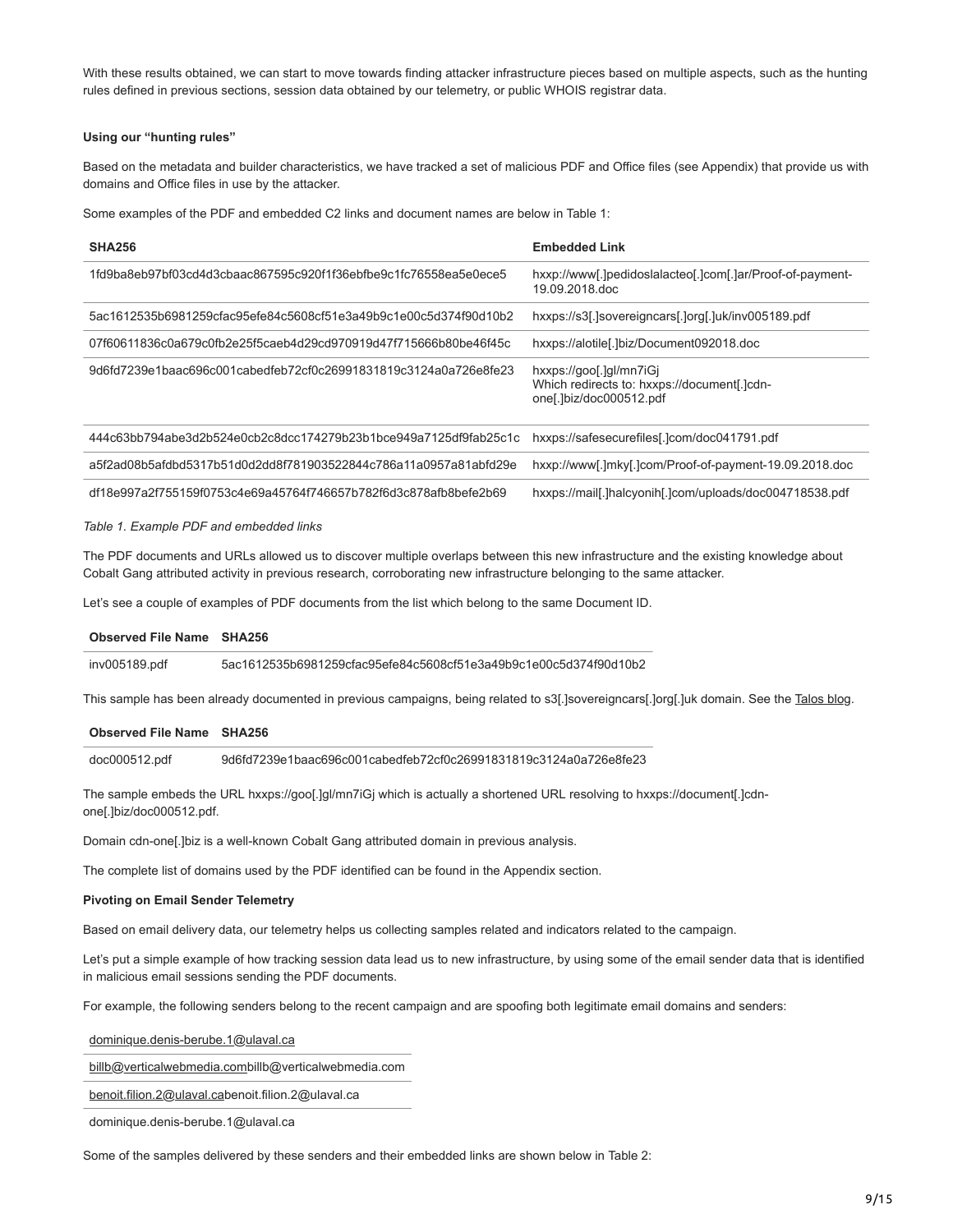| <b>SHA256</b>                                                    | <b>Embedded link</b>                     |
|------------------------------------------------------------------|------------------------------------------|
| 1c1a6bb0937c454eb397495eea034e00d1f7cf4e77481a04439afbc5b3503396 | hxxps://alotile.biz/Document092018.doc   |
| 187e0d911cd0393caad1364ded1c394257cd149898b31f9718c7c6319af79818 | hxxps://alotile.biz/Document042018.doc   |
| 988d430ce0e9f19634cf7955eac6eb03e3b7774b788010c2a9742b38016d1ebf | hxxps://fundsxe.com/Document09202018.doc |
| 852f11e5131d3dab9812fd8ce3cd94c1333904f38713ff959f980a168ef0d4ce | hxxps://fundsxe.com/Document09222018.doc |
| Table 2. Email sender associated PDFs and embedded links         |                                          |
| These sample are delivered under the following file names:       |                                          |
| REMITTER REFERENCE PMT.pdf                                       |                                          |
| Aml S0680260A79301.pdf                                           |                                          |
| CIT180126-000768.pdf                                             |                                          |
| AMENDMENT.pdf                                                    |                                          |
| Citi720TEME171440008_Query.pdf                                   |                                          |
| Query S-170526-005399.pdf                                        |                                          |

Both the domains and file names correlate with the results of the domains obtained based on hunting for PDFs metadata and macro builder structure, allowing us to keep tracking new activity over time.

# WHOIS Registrar Overlaps

Two of the newly discovered domains used by the collected PDF documents have very interesting registrant information, pointing to a public registrant name, "grigoredanbadescu".

| ⊕<br>$\alpha$<br>safesecurefiles.com |         |                              |         |            |
|--------------------------------------|---------|------------------------------|---------|------------|
| $\Lambda$                            | Records | <b>AAAA</b>                  | Records | <b>MX</b>  |
| Hosting Solution Ltd.                |         | NO RECORDS                   |         | NO RECORDS |
| 185.162.131.17                       | ī       |                              |         |            |
|                                      |         |                              |         |            |
| N <sub>S</sub>                       | Records | <b>SOA</b>                   |         | TXT        |
| Cloudflare Inc.                      |         | ttl: 7200                    |         | NO RECORDS |
| uk4.registrar.am                     | 64      | email: grigoredan@centrum.cz |         |            |
| uk3.registrar.am                     | 64      |                              |         |            |
| uk2.registrar.am                     | 64      |                              |         |            |
| uk1.registrar.am                     | 64      |                              |         |            |
|                                      |         |                              |         |            |

*Figure 16. Historical DNS data on safesecurefiles[.]com*

# **Domains:**

safesecurefiles[.]com

document[.]cdn-one[.]biz

# **WHOIS registrar information**:

grigoredan@centrum.cz Grigoredanbadescu

+4001289858474 (Romania)

Brasov

Romania

By pivoting on infrastructure related to the same registrant data we can obtain a very interesting set of domains:

arubrabank[.]com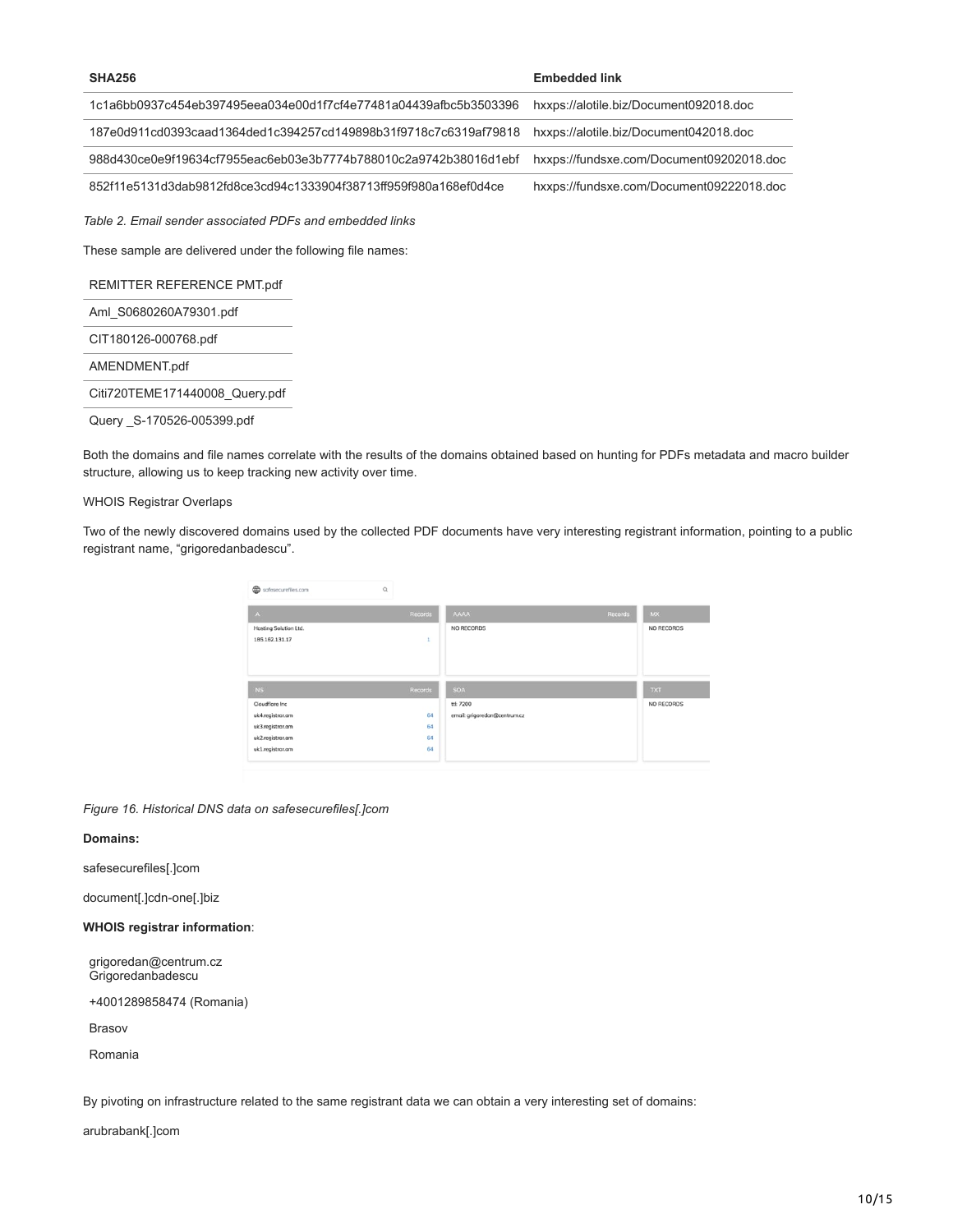outlook-368[.]com usasecurefiles[.]com safesecurefiles[.]com ms-server838[.]com msoffice-365[.]com total-share[.]biz bank-net[.]biz cdn-one[.]biz total-cloud[.]biz web-share[.]biz cloud-direct[.]biz n-document[.]biz my-documents[.]biz firstcloud[.]biz yourdocument[.]biz xstorage[.]biz safe-cloud[.]biz via24[.]biz zstorage[.]biz webclient1[.]biz bnet1[.]biz firstcloud[.]biz mycontent[.]biz total7[.]biz freecloud[.]biz contents[.]bz

judgebin[.]bz

Many of the domains listed are already known as malicious domains attributed to other Cobalt Gang campaigns.

As an important note "arubrabank[.]com" is a new domain registered on 2019-09-18 and still not observed in an active campaign.

The domain seems to be intended to mimic the legitimate Arubabank website for further activity:

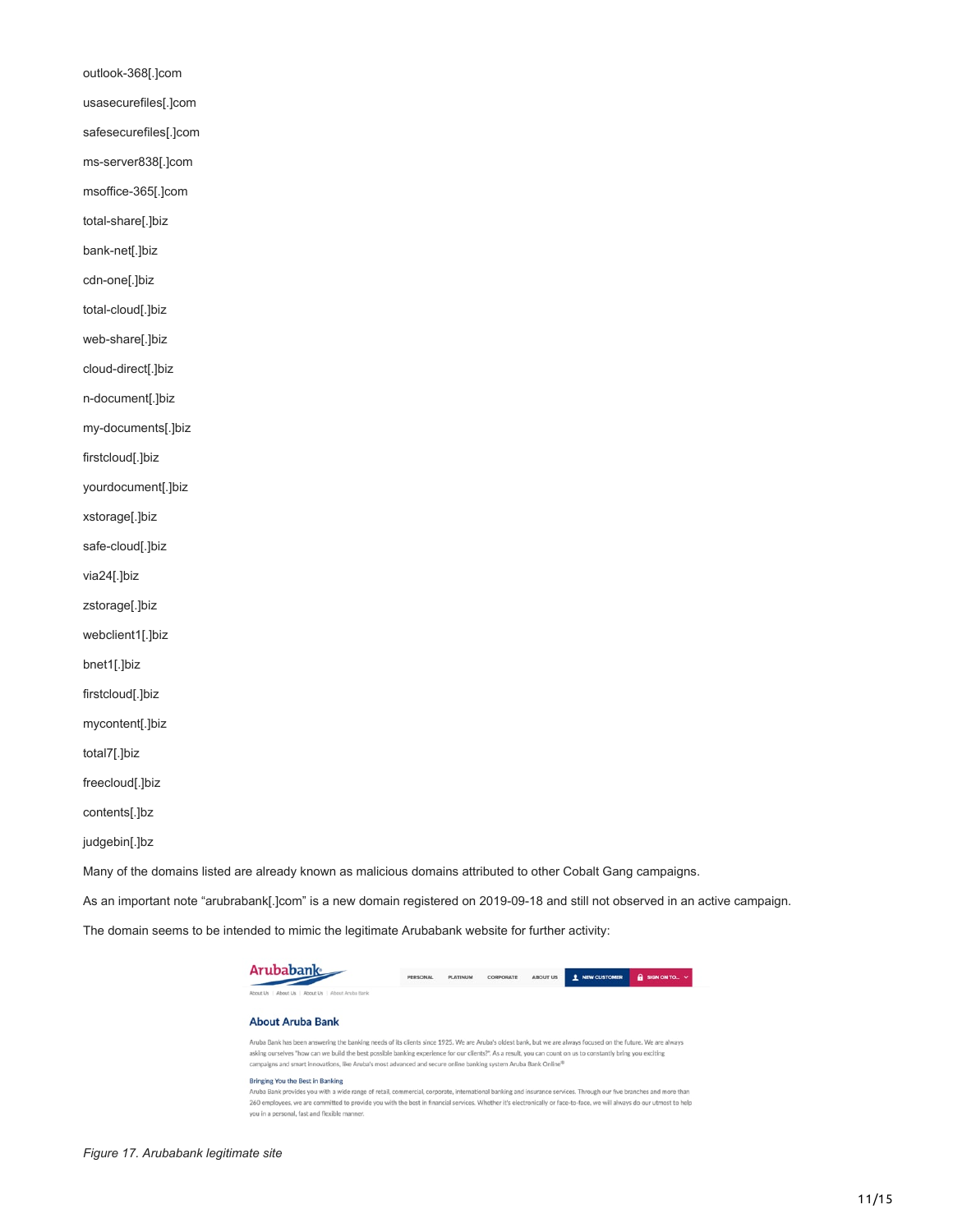#### Infrastructure Relationships

Let's summarize all the pieces of our puzzle, now that we can put together all the relationships we observed.



*Figure 18. Maltego graph. Summary of relations and overlaps.*

As it can be observed in the different clusters of activity:

- 1. The initial cluster of PDF documents, on the left, links to specific domains for the download of Microsoft Office files using the macro builder structure.
- 2. Some of the domains in use are publicly registered with the name of "grigoredanbanescu" and allow us to find other related domains, which are already linked to previous Cobalt Gang activity.
- 3. Some of the initial PDFs have relations with Microsoft Office files linked to "grigoredanbanescu" activity, confirming again the relationships.

# Conclusion

Commodity attacks are widely used for both criminal and more targeted attacks, making identification difficult for networks defenders and threat hunters. One actor that makes extensive use of this approach to compromise victims is the Cobalt Gang.

By focusing on specific aspects of the macro builders and metadata the actors left behind we were able to develop new mechanisms to track and hunt Cobalt Gang activity and infrastructure.

Palo Alto Networks customers are protected in the following ways:

- WildFire detects malware samples used by this campaign.
- Traps prevents these attacks at the endpoint.
- All involved malicious domains have been covered by PAN-DB URL Filtering.
- An Autofocus tag has been created for tracking [CobaltGang](https://autofocus.paloaltonetworks.com/#/tag/Unit42.CobaltGang) actor group.

# Appendix – Indicators of Compromise

# **Initial example**

| <b>Type</b> | <b>SHA256</b>                                                                              |
|-------------|--------------------------------------------------------------------------------------------|
| Email       | 2f74c8b55292d59ab66960f21a4413d4d54f8b7500bb385954e7ffe68d775443                           |
| <b>PDF</b>  | 57f65ecb239833e5a4b2441e3a2daf3513356d45e1d5c311baeb31f4d503703e                           |
|             | Microsoft Office Document 07a3355f81ff69a197c792847d0783bfc336181d66d3a36e6b548d0dbd9f5a9a |
| Domain      | transef[.]biz                                                                              |

#### **Outlook messages**

477c432382c97648767ee45c264f0f2aaf8d3d9f9ed547d8418db12b7c140760

e0f1dbc10088b68f772ee73b0785c3d67b8e5f147b687911613d163ad5ebda6d

e6a17617eaa98c49bfb2c9d3d090ffea69bb0c1864c43861bdf8d027339ea847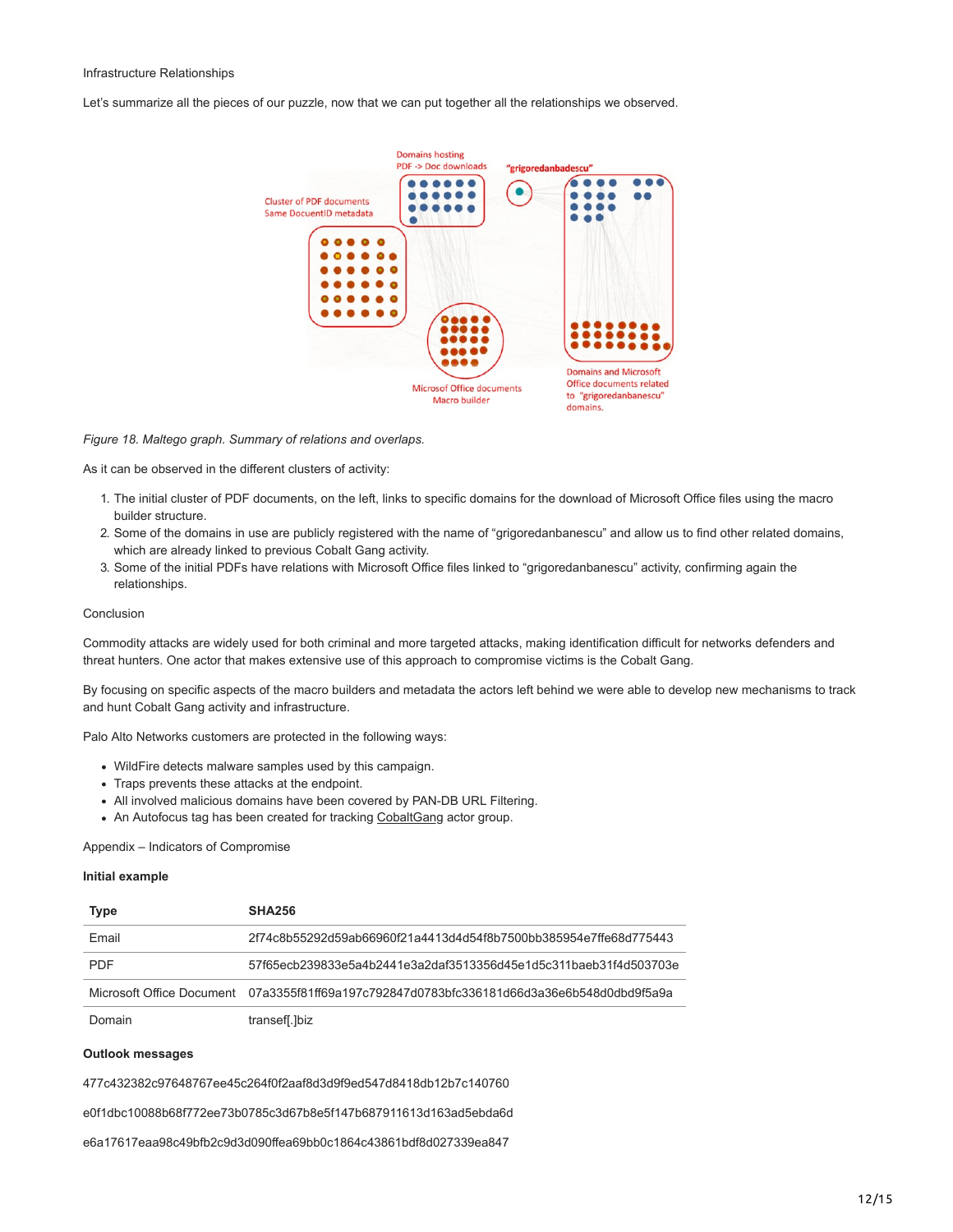#### **Microsoft Office Document (Macro builder)**

020ba5a273c0992d62faa05144aed7f174af64c836bf82009ada46f1ce3b6eee 8004601c08983420408d2784e2a4aa79de426d41a09726a884edcb21f83ee7f8 d8a2384a51cd59f6390e6a4fcb04b51358cdbd5e04cae5be23daae548c306a73 161ba501b4ea6f7c2c8d224e55e566fef95064e1ed059d8287bc07e790f740e8 62a278119d732e4c839ee074553f087588a9040be027bdf9e617413c6fd2e9af 641d692386dab5ca60f4c6b1da0edecc5c3473c9a7d187dad6098786404780a3 07a3355f81ff69a197c792847d0783bfc336181d66d3a36e6b548d0dbd9f5a9a 161ba501b4ea6f7c2c8d224e55e566fef95064e1ed059d8287bc07e790f740e8 12ecb6b3780cd19ea84f6e84e816a701e8231441bf90145481baa0648139e001 a6f941fcec01fb006fc51df96396aeeb826cdf3864756669e19cb145fe41692f 19dc9b93870ddc3beb7fdeea2980c95edc489040e39381d89d0dfe0a825a1570 cb5644bd670dcd9caf5185ebe396996e514ed1d93982157186611135aea79bd3 a0111977c79f4eb30511f22055b54e4e973c0501240f3ba462691b1b4999d561

### **PDF Documents**

3a7525ffa571775aca45551ebd2c192d9b8ed45db1a61bdd8398d91db885d7a2 1d0aae6cff1f7a772fac67b74a39904b8b9da46484b4ae8b621a6566f7761d16 1c1a6bb0937c454eb397495eea034e00d1f7cf4e77481a04439afbc5b3503396 187e0d911cd0393caad1364ded1c394257cd149898b31f9718c7c6319af79818 988d430ce0e9f19634cf7955eac6eb03e3b7774b788010c2a9742b38016d1ebf 852f11e5131d3dab9812fd8ce3cd94c1333904f38713ff959f980a168ef0d4ce 9d6fd7239e1baac696c001cabedfeb72cf0c26991831819c3124a0a726e8fe23 5ac1612535b6981259cfac95efe84c5608cf51e3a49b9c1e00c5d374f90d10b2 df18e997a2f755159f0753c4e69a45764f746657b782f6d3c878afb8befe2b69 a5f2ad08b5afdbd5317b51d0d2dd8f781903522844c786a11a0957a81abfd29e 66bd5e492531adf675897de5de8aee427b896c9b2c406daff006ce6a4e8aa810 1fd9ba8eb97bf03cd4d3cbaac867595c920f1f36ebfbe9c1fc76558ea5e0ece5 d5328e519daadaf1520619da1f24f6d81d23c84222640058bbb366752be93537 94c9fa812cebb733eda3a4eed33a0a49b60c207bb0f9153c0d08724c8b30f578 07f60611836c0a679c0fb2e25f5caeb4d29cd970919d47f715666b80be46f45c 7b9c183dc40c8d765e98024f8fb6565c69dee2bb97957c5ba754a23d2698bf7a 195580b78e144f66ac1f9be2b927d7828ed1dc3974dc1897e0ed59a96ac8f4e1 444c63bb794abe3d2b524e0cb2c8dcc174279b23b1bce949a7125df9fab25c1c 07f60611836c0a679c0fb2e25f5caeb4d29cd970919d47f715666b80be46f45c 7629dfcc9345578626a250afb67027955c6f78dd80b771c2968c5be0d4b11c59 195580b78e144f66ac1f9be2b927d7828ed1dc3974dc1897e0ed59a96ac8f4e1 b92707ebfaa15225064ff3a1a7d279b3dde1e70200e37d0074e9acc160cb16a7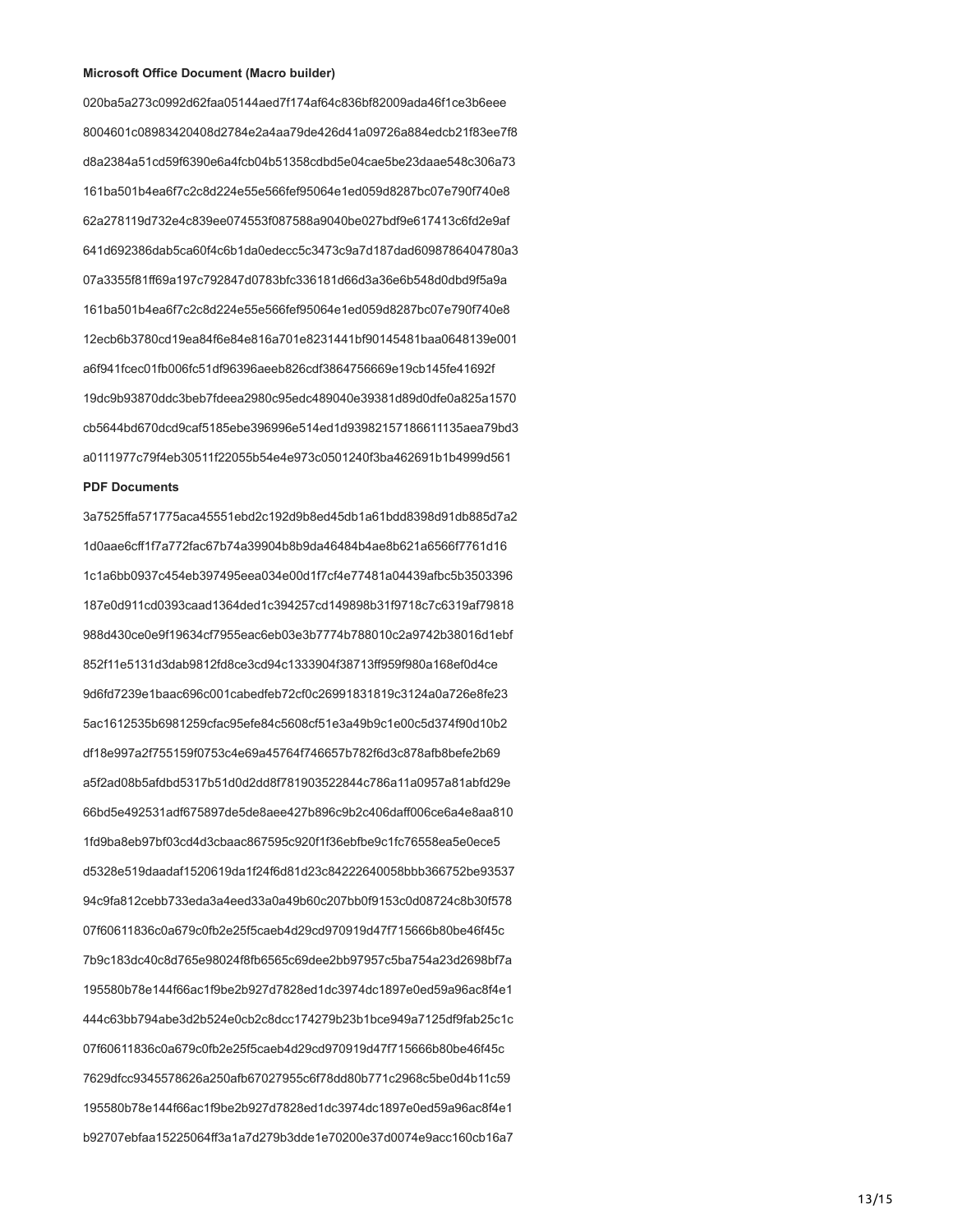# ebf309ecd6c7a0911e1252d9e90fd302bfbd3e1d2679772025bdb9cc38bca141

57f65ecb239833e5a4b2441e3a2daf3513356d45e1d5c311baeb31f4d503703e

**Domains**

alotile[.]biz

fundsxe[.]com

s3[.]sovereigncars[.]org[.]uk

safesecurefiles[.]com

document[.]cdn-one[.]biz

mail[.]halcyonih[.]com

transef[.]biz

**Domains registered by "grigoredanbanescu"**

arubrabank[.]com

outlook-368[.]com

usasecurefiles[.]com

safesecurefiles[.]com

ms-server838[.]com

msoffice-365[.]com

total-share[.]biz

bank-net[.]biz

cdn-one[.]biz

total-cloud[.]biz

web-share[.]biz

cloud-direct[.]biz

n-document[.]biz

my-documents[.]biz

firstcloud[.]biz

yourdocument[.]biz

xstorage[.]biz

safe-cloud[.]biz

via24[.]biz

zstorage[.]biz

webclient1[.]biz

bnet1[.]biz

firstcloud[.]biz

mycontent[.]biz

total7[.]biz

freecloud[.]biz